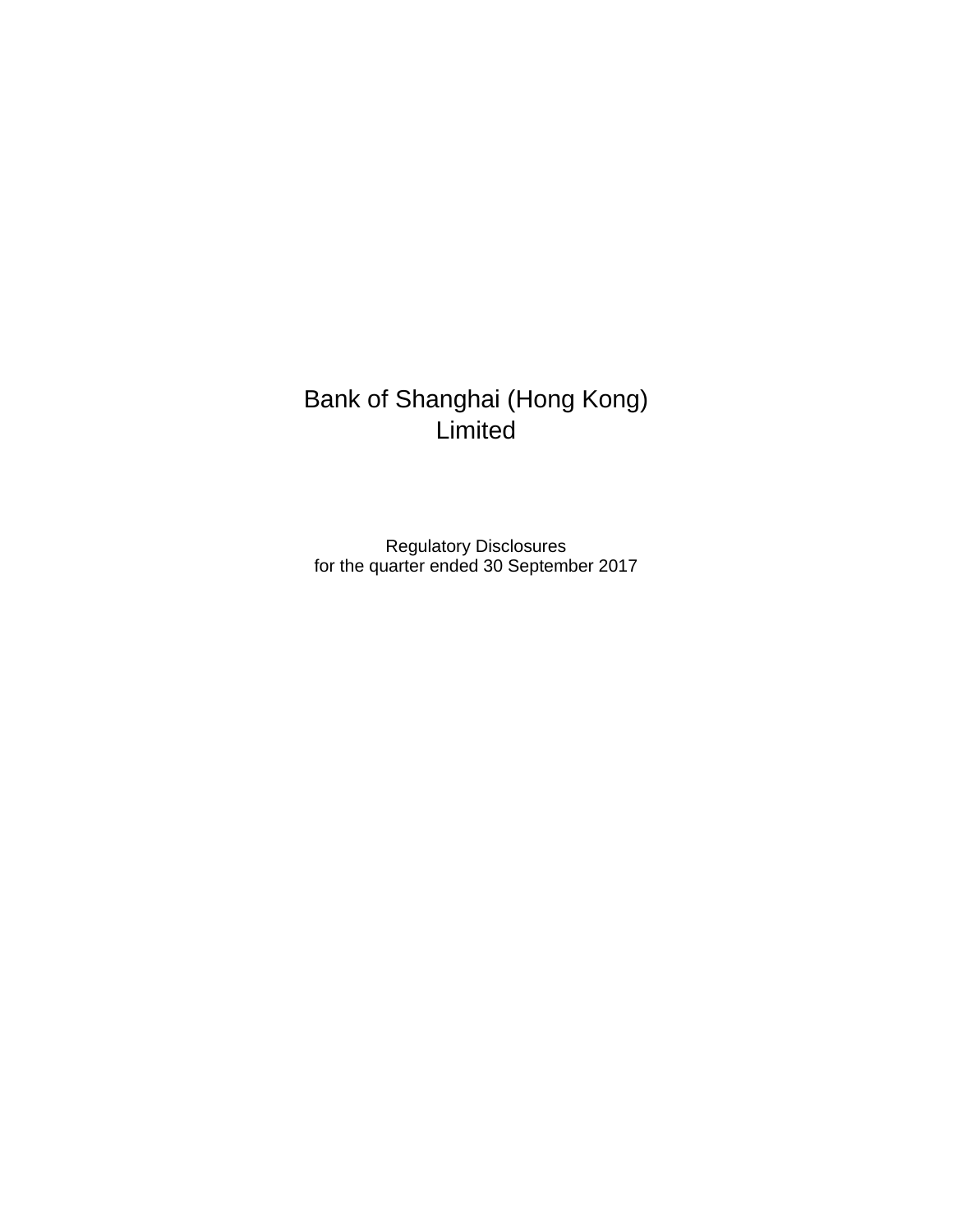| <b>Contents</b>                  | Page(s)               |
|----------------------------------|-----------------------|
| Capital Adequacy Ratios          |                       |
| Leverage Ratio                   | $\mathbf{2}^{\prime}$ |
| Overview of Risk-weighted amount | $\mathcal{P}$         |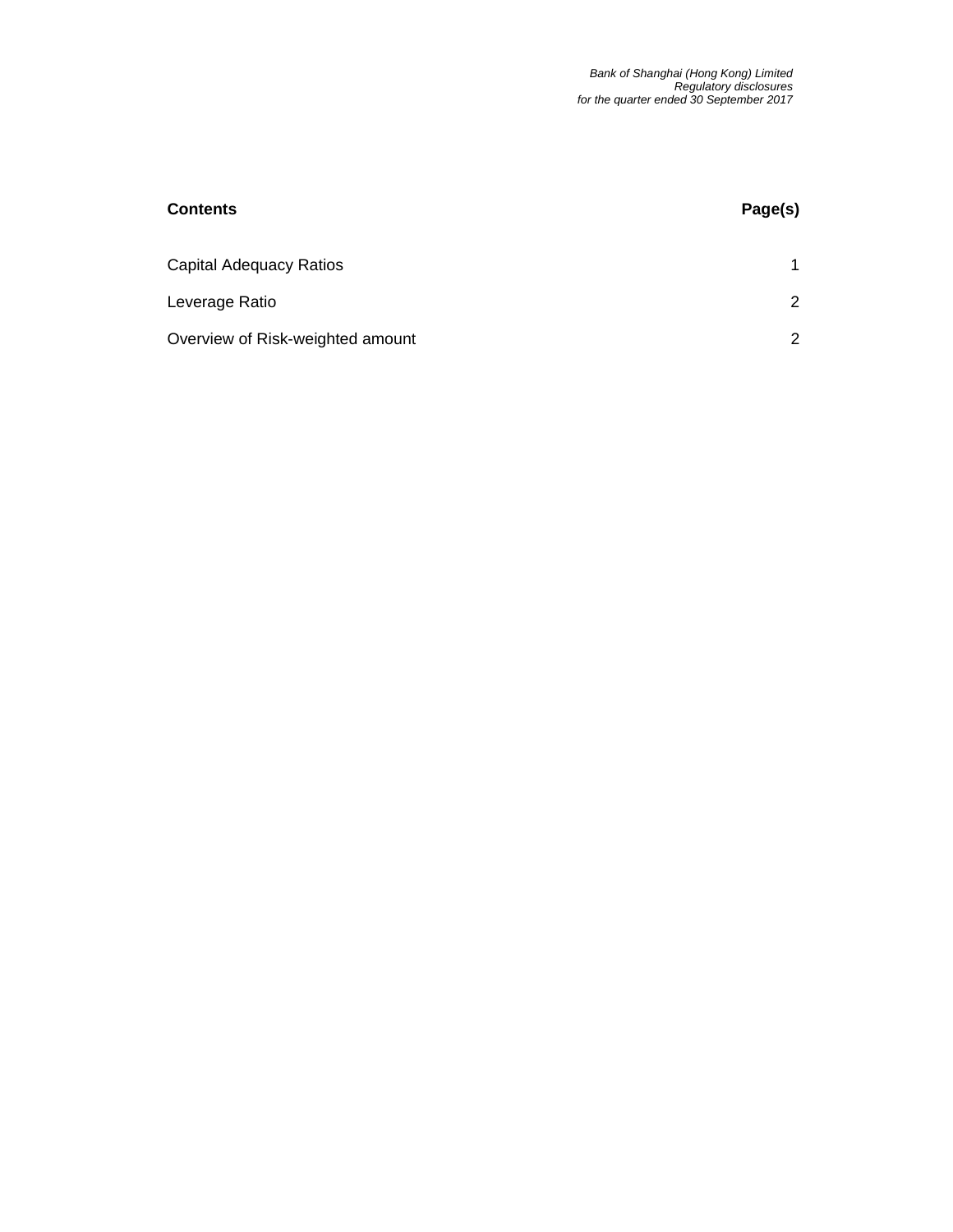This document contains Pillar 3 disclosures of Bank of Shanghai (Hong Kong) Limited (the "Company") relating to capital adequacy ratios, leverage ratio and risk-weighted amount ("RWA") by risk types. The following disclosures are prepared in accordance with the Banking (Disclosure) Rules and standard disclosure templates promulgated by the Hong Kong Monetary Authority (the "HKMA"). The Company is only required to calculate capital adequacy ratio and leverage ratio on an unconsolidated basis.

## **1 Capital adequacy ratios**

The capital adequacy ratios were calculated in according with the Banking (Capital) Rules issued by the HKMA.

|                                | 30 September<br>2017 | 30 June<br>2017 | 31 December<br>2016 |
|--------------------------------|----------------------|-----------------|---------------------|
|                                | ℅                    | %               | ℅                   |
| <b>Capital adequacy ratios</b> |                      |                 |                     |
| Common Equity Tier 1           | 24.5                 | 24.6            | 30.0                |
| Tier 1                         | 24.5                 | 24.6            | 30.0                |
| Total                          | 25.3                 | 25.4            | 30.9                |
|                                | 30 September         | 30 June         | 31 December         |
|                                | 2017                 | 2017            | 2016                |
|                                | HK\$'000             | HK\$'000        | HK\$'000            |
| Capital                        |                      |                 |                     |
| Common Equity Tier 1           | 3,900,237            | 3,832,663       | 4,121,288           |
| Tier 1                         | 3,900,237            | 3,832,663       | 4,121,288           |
| Total                          | 4,024,904            | 3,965,931       | 4,249,435           |
| <b>Total RWA</b>               | 15,923,931           | 15,609,691      | 13,733,301          |